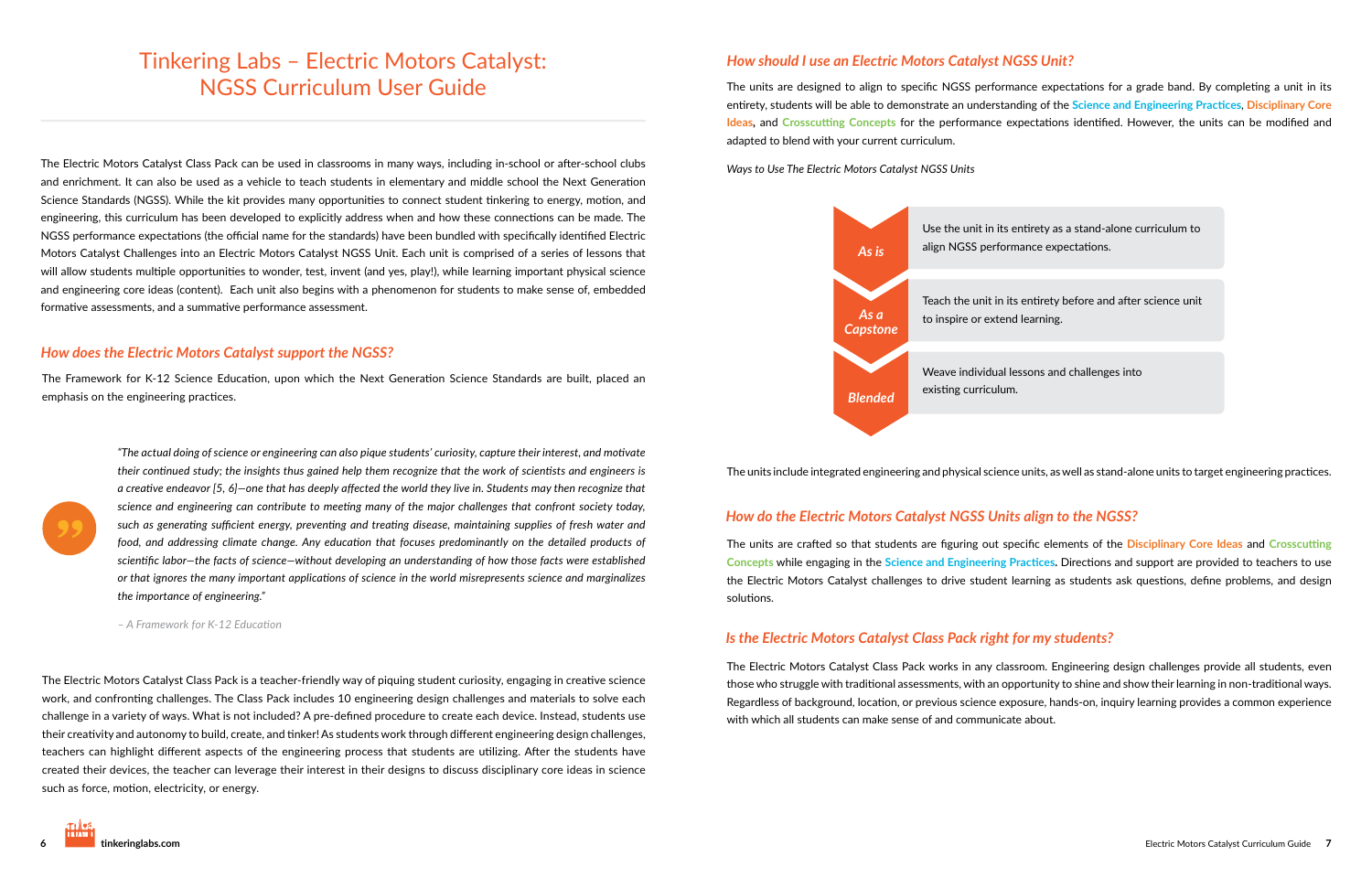## *The Electric Motors Catalyst: Organized by Challenge*

| <b>Catalyst Challenge</b> | <b>Disciplinary Core Idea</b>                                                                                                                                          | <b>The Standard</b>                                                                                                                                                                                                                                | Unit and Lesson Location                                 |
|---------------------------|------------------------------------------------------------------------------------------------------------------------------------------------------------------------|----------------------------------------------------------------------------------------------------------------------------------------------------------------------------------------------------------------------------------------------------|----------------------------------------------------------|
| Challenge 1               | <b>Engineering Design</b><br>Energy<br>Waves and their<br>Applications in Technologies<br>for Information Transfer<br>Motion and Stability: Forces<br>and Interactions | K-2-ETS1-1, K-2-ETS1-2, K-2-<br>ETS1-3, 1-PS4-1, 1-PS4-4, 3-5-<br>ETS1-1, 3-5-ETS1-2, 3-5-ETS1-3,<br>4-PS3-4, 4-PS4-3, MS-ETS1-1, MS-<br>ETS1-2, MS-ETS1-3, MS-ETS1-4,<br>MS-PS2-3, MS-PS3-5                                                       | Unit #1 Lesson 6<br>Unit #4 Lesson 5                     |
| Challenge 2               | <b>Engineering Design</b><br>Energy<br>Motion and Stability: Forces<br>and Interactions                                                                                | K-2-ETS1-1, K-2-ETS1-2, K-2-<br>ETS1-3, 3-5-ETS1-1, 3-5-ETS1-2,<br>3-5-ETS1-3, 4-PS3-4, MS-ETS1-1,<br>MS-ETS1-2, MS-ETS1-3, MS-<br>ETS1-4, MS-PS2-3, MS-PS3-5                                                                                      | Unit #1 Lesson 3<br>Unit #4 Lesson 7                     |
| Challenge 3               | <b>Engineering Design</b><br>Energy<br>Motion and Stability: Forces<br>and Interactions                                                                                | K-2-ETS1-1, K-2-ETS1-2, K-2-<br>ETS1-3, 3-5-ETS1-1, 3-5-ETS1-2,<br>3-5-ETS1-3, 3-PS2-1, 3-PS2-2,<br>4-PS3-1, 4-PS3-3, 4-PS3-4, MS-<br>ETS1-1, MS-ETS1-2, MS-ETS1-3,<br>MS-ETS1-4, MS-PS2-1, MS-PS2-2,<br>MS-PS2-3, MS-PS3-1, MS-PS3-5              | Unit #1 Lesson 4<br>Unit #3 Lesson 7<br>Unit #5 Lesson 3 |
| Challenge 4               | <b>Engineering Design</b><br>Energy<br>Motion and Stability: Forces<br>and Interactions                                                                                | K-2-ETS1-1, K-2-ETS1-2, K-2-<br>ETS1-3, 3-5-ETS1-1, 3-5-ETS1-2,<br>3-5-ETS1-3, 3-PS2-1, 3-PS2-2,<br>4-PS3-1, 4-PS3-2, 4-PS3-3, 4-PS3-<br>4, MS-ETS1-1, MS-ETS1-2, MS-<br>ETS1-3, MS-ETS1-4, MS-PS2-1,<br>MS-PS2-2, MS-PS2-3, MS-PS3-1,<br>MS-PS3-5 | Unit #1 Lesson 5<br>Unit #3 Lesson 3                     |
| Challenge 5               | <b>Engineering Design</b><br>Energy<br>Motion and Stability: Forces<br>and Interactions                                                                                | K-2-ETS1-1, K-2-ETS1-2, K-2-<br>ETS1-3, 3-5-ETS1-1, 3-5-ETS1-2,<br>3-5-ETS1-3, 3-PS2-1, 3-PS2-2,<br>4-PS3-1, 4-PS3-3, 4-PS3-4, MS-<br>ETS1-1, MS-ETS1-2, MS-ETS1-3,<br>MS-ETS1-4, MS-PS2-1, MS-PS2-2,<br>MS-PS2-3, MS-PS3-1, MS-PS3-5              | Unit #3 Lesson 8<br>Unit #5 Lesson 4                     |

#### $\bf{Table}$  Connecting Challenges To Next Generation Science Standards

## *The Electric Motors Catalyst: Organized by Challenge (Continued)*

| <b>Catalyst Challenge</b> | <b>Disciplinary Core Idea</b>                                                           | <b>The Standard</b>                                                                                                                                                                                                     | Unit and Lesson Location |
|---------------------------|-----------------------------------------------------------------------------------------|-------------------------------------------------------------------------------------------------------------------------------------------------------------------------------------------------------------------------|--------------------------|
| Challenge 6               | <b>Engineering Design</b><br>Energy                                                     | K-2-ETS1-1, K-2-ETS1-2, K-2-ETS1-3,<br>3-5-ETS1-1, 3-5-ETS1-2, 3-5-ETS1-3,<br>4-PS3-4, MS-ETS1-1, MS-ETS1-2, MS-<br>ETS1-3, MS-ETS1-4                                                                                   |                          |
| Challenge 7               | <b>Engineering Design</b><br>Energy                                                     | K-2-ETS1-1, K-2-ETS1-2, K-2-ETS1-3,<br>3-5-ETS1-1, 3-5-ETS1-2, 3-5-ETS1-3,<br>4-PS3-4, MS-ETS1-1, MS-ETS1-2, MS-<br>ETS1-3, MS-ETS1-4                                                                                   | Unit #4 Lesson 8         |
| Challenge 8               | <b>Engineering Design</b><br>Energy<br>Motion and Stability: Forces<br>and Interactions | K-2-ETS1-1, K-2-ETS1-2, K-2-ETS1-3,<br>3-5-ETS1-1, 3-5-ETS1-2, 3-5-ETS1-3,<br>3-PS2-1, 3-PS2-2, 4-PS3-1, 4-PS3-4,<br>MS-ETS1-1, MS-ETS1-2, MS-ETS1-3,<br>MS-ETS1-4, MS-PS2-1, MS-PS2-2,<br>MS-PS2-3, MS-PS3-1, MS-PS3-5 | Unit #3 Lesson 5         |
| Challenge 9               | <b>Engineering Design</b><br>Energy<br>Motion and Stability: Forces<br>and Interactions | K-2-ETS1-1, K-2-ETS1-2, K-2-ETS1-3,<br>3-5-ETS1-1, 3-5-ETS1-2, 3-5-ETS1-3,<br>4-PS3-1, 4-PS3-2, 4-PS3-3, 4-PS3-4,<br>MS-ETS1-1, MS-ETS1-2, MS-ETS1-3,<br>MS-ETS1-4, MS-PS2-1, MS-PS2-2,<br>MS-PS2-3, MS-PS3-1, MS-PS3-5 | Unit #5 Lesson 8         |
| Challenge 10              | <b>Engineering Design</b><br>Energy<br>Motion and Stability: Forces<br>and Interactions | K-2-ETS1-1, K-2-ETS1-2, K-2-ETS1-3,<br>3-5-ETS1-1, 3-5-ETS1-2, 3-5-ETS1-<br>3, 4-PS3-4, MS-ETS1-1, MS-ETS1-2,<br>MS-ETS1-3, MS-ETS1-4, MS-PS2-1,<br>$MS-PS2-2$                                                          |                          |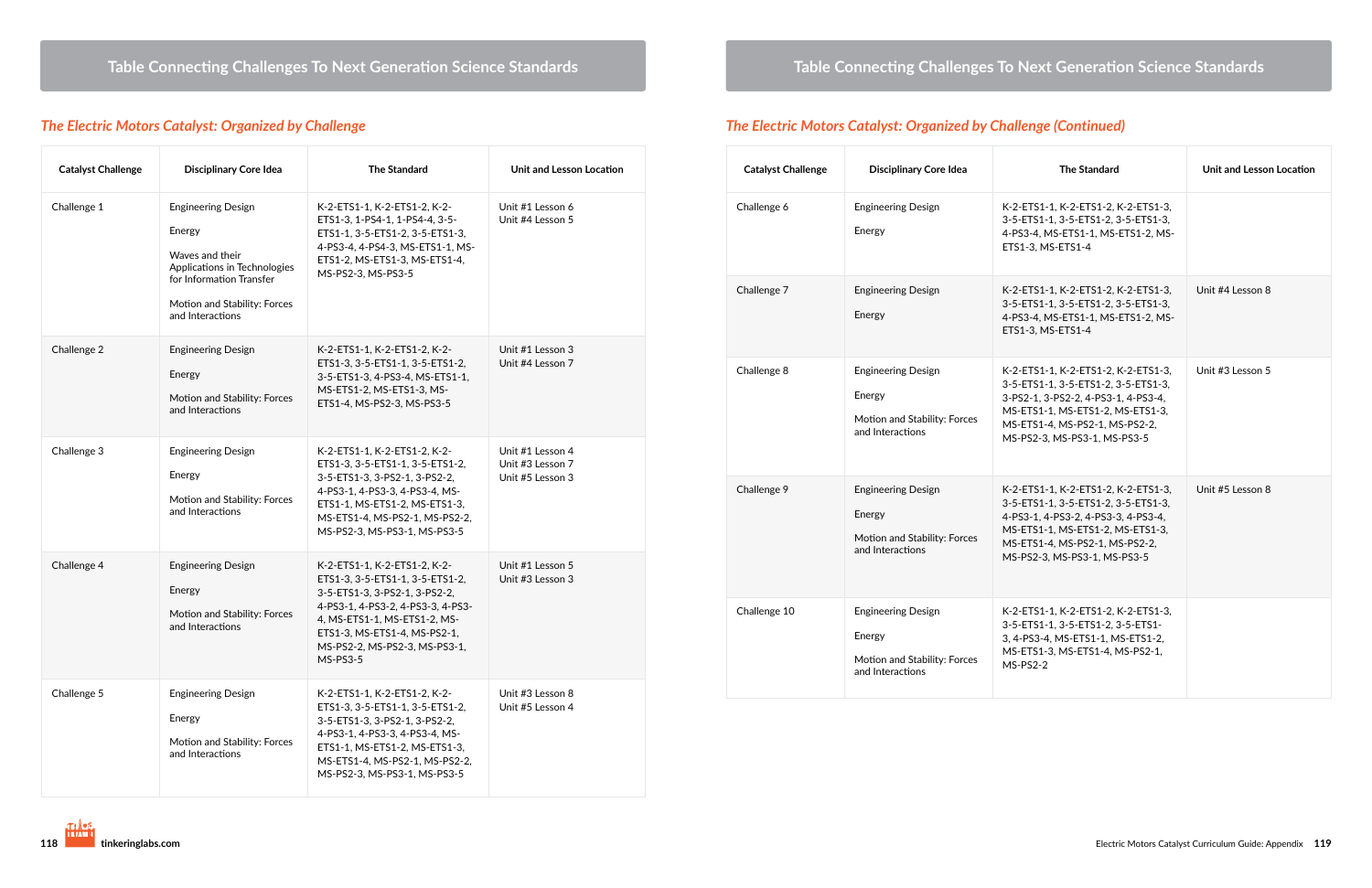## *The Electric Motors Catalyst: Organized by Standard*

| <b>Next Generation</b><br><b>Science Standard</b> | <b>Disciplinary Core Idea</b>                                                                | <b>Students Who Demonstrate</b><br><b>Understanding Can</b>                                                                                                                                                                   | <b>Electric Motors</b><br>Catalyst                              | <b>Unit and Lesson</b><br>Location (1.1 = unit 1,<br>lesson 1) |
|---------------------------------------------------|----------------------------------------------------------------------------------------------|-------------------------------------------------------------------------------------------------------------------------------------------------------------------------------------------------------------------------------|-----------------------------------------------------------------|----------------------------------------------------------------|
| K-2-ETS1-1                                        | <b>Engineering Design</b>                                                                    | Ask questions, make<br>observations, and gather<br>information about a situation<br>people want to change to define a<br>simple problem that can be solved<br>through the development of a<br>new or improved object or tool. | <b>Catalyst Challenges:</b><br>1, 2, 3, 4, 5, 6, 7, 8,<br>9, 10 | 1.1, 1.3, 1.5                                                  |
| K-2-ETS1-2                                        | <b>Engineering Design</b>                                                                    | Develop a simple sketch, drawing<br>or simple model to illustrate how<br>the shape of an object helps its<br>function as needed to solve a<br>given problem.                                                                  | <b>Catalyst Challenges:</b><br>1, 2, 3, 4, 5, 6, 7, 8,<br>9, 10 | 1.1, 1.4                                                       |
| K-2-ETS1-3                                        | <b>Engineering Design</b>                                                                    | Analyze data from tests of two<br>objects designed to solve the<br>same problem to compare the<br>strengths and weaknesses of how<br>each performs.                                                                           | <b>Catalyst Challenges:</b><br>1, 2, 3, 4, 5, 6, 7, 8,<br>9, 10 | 1.6                                                            |
| $1 - PS4 - 1$                                     | <b>Waves and Their</b><br>Applications in<br>Technologies for<br><b>Information Transfer</b> | Plan and conduct investigations<br>to provide evidence that vibrating<br>material can make sound and that<br>sound can make materials vibrate.                                                                                | Catalyst Challenge: 1                                           | 1.6                                                            |
| 1-PS4-4                                           | Waves and Their<br>Applications in<br>Technologies for<br><b>Information Transfer</b>        | Use tools and materials to design<br>and build a device that uses light<br>or sound to solve the problem of<br>communicating over a distance.                                                                                 | Catalyst Challenge: 1                                           | 1.6                                                            |
| 3-5-ETS1-1                                        | <b>Engineering Design</b>                                                                    | Define a simple design problem<br>reflecting a need or want that<br>includes specified criteria for<br>success and constraints on<br>materials, time, or cost.                                                                | <b>Catalyst Challenges:</b><br>1, 2, 3, 4, 5, 6, 7, 8,<br>9, 10 | 3.3, 3.7, 3.8, 3.9<br>4.5, 4.8                                 |
| 3-5-ETS1-2                                        | <b>Engineering Design</b>                                                                    | Generate and compare multiple<br>solutions to a problem based on<br>how well each is likely to meet<br>the criteria and constraints of the<br>problem.                                                                        | <b>Catalyst Challenges:</b><br>1, 2, 3, 4, 5, 6, 7, 8,<br>9, 10 | 3.5 and 3.9, 4.8                                               |

## *The Electric Motors Catalyst: Organized by Standard (Continued)*

| <b>Next Generation</b><br><b>Science Standard</b> | <b>Disciplinary Core Idea</b>                                                                | <b>Students Who Demonstrate</b><br><b>Understanding Can</b>                                                                                                                     | <b>Electric Motors</b><br>Catalyst                              | <b>Unit and Lesson</b><br>Location (1.1 = unit 1,<br>lesson 1) |
|---------------------------------------------------|----------------------------------------------------------------------------------------------|---------------------------------------------------------------------------------------------------------------------------------------------------------------------------------|-----------------------------------------------------------------|----------------------------------------------------------------|
| 3-5-ETS1-3                                        | <b>Engineering Design</b>                                                                    | Plan and carry out fair tests in<br>which variables are controlled<br>and failure points are considered<br>to identify aspects of a model or<br>prototype that can be improved. | <b>Catalyst Challenges:</b><br>1, 2, 3, 4, 5, 6, 7, 8,<br>9, 10 | 3.4, 3.8, 3.9<br>4.7, 4.8                                      |
| $3 - PS2 - 1$                                     | Motion and<br>Stability: Forces and<br><b>Interactions</b>                                   | Plan and conduct an investigation<br>to provide evidence of the effects<br>of balanced and unbalanced<br>forces on the motion of an object.                                     | <b>Catalyst Challenges:</b><br>3, 4, 5, 8                       | 3.2, 3.4, 3.5, 3.9                                             |
| $3-PS2-2$                                         | Motion and<br>Stability: Forces and<br>Interactions                                          | Make observations and/or<br>measurements of an object's<br>motion to provide evidence that<br>a pattern can be used to predict<br>future motion.                                | <b>Catalyst Challenges:</b><br>3, 4, 5, 8                       | $3.6 - 3.9$                                                    |
| $4-PS3-1$                                         | Motion and<br>Stability: Forces and<br><b>Interactions</b>                                   | Use evidence to construct an<br>explanation relating the speed of<br>an object to the energy of that<br>object.                                                                 | <b>Catalyst Challenges:</b><br>3, 4, 5, 8, 9                    |                                                                |
| 4-PS3-2                                           | Motion and<br>Stability: Forces and<br>Interactions                                          | Make observations to provide<br>evidence that energy can be<br>transferred from place to place<br>by sound, light, heat and electric<br>currents.                               | <b>Catalyst Challenges:</b><br>4, 9                             | 4.6, 4.7                                                       |
| $4-PS3-3$                                         | Motion and<br>Stability: Forces and<br><b>Interactions</b>                                   | Ask questions and predict<br>outcomes about the changes in<br>energy that occur when objects<br>collide.                                                                        | Catalyst Challenges:<br>3, 4, 5, 9                              |                                                                |
| 4-PS3-4                                           | Motion and<br>Stability: Forces and<br><b>Interactions</b>                                   | Apply scientific ideas to design,<br>test, and refine a device that<br>converts energy from one form to<br>another.                                                             | <b>Catalyst Challenges:</b><br>1, 2, 3, 4, 5, 6, 7, 8,<br>9, 10 | $4.3 - 4.5, 4.8$                                               |
| $4 - PS4 - 3$                                     | <b>Waves and Their</b><br>Applications in<br>Technologies for<br><b>Information Transfer</b> | Generate and compare multiple<br>solutions that use patterns to<br>transfer information.                                                                                        | Catalyst Challenge: 1                                           |                                                                |

#### $\bf{Table}$  Connecting Challenges To Next Generation Science Standards